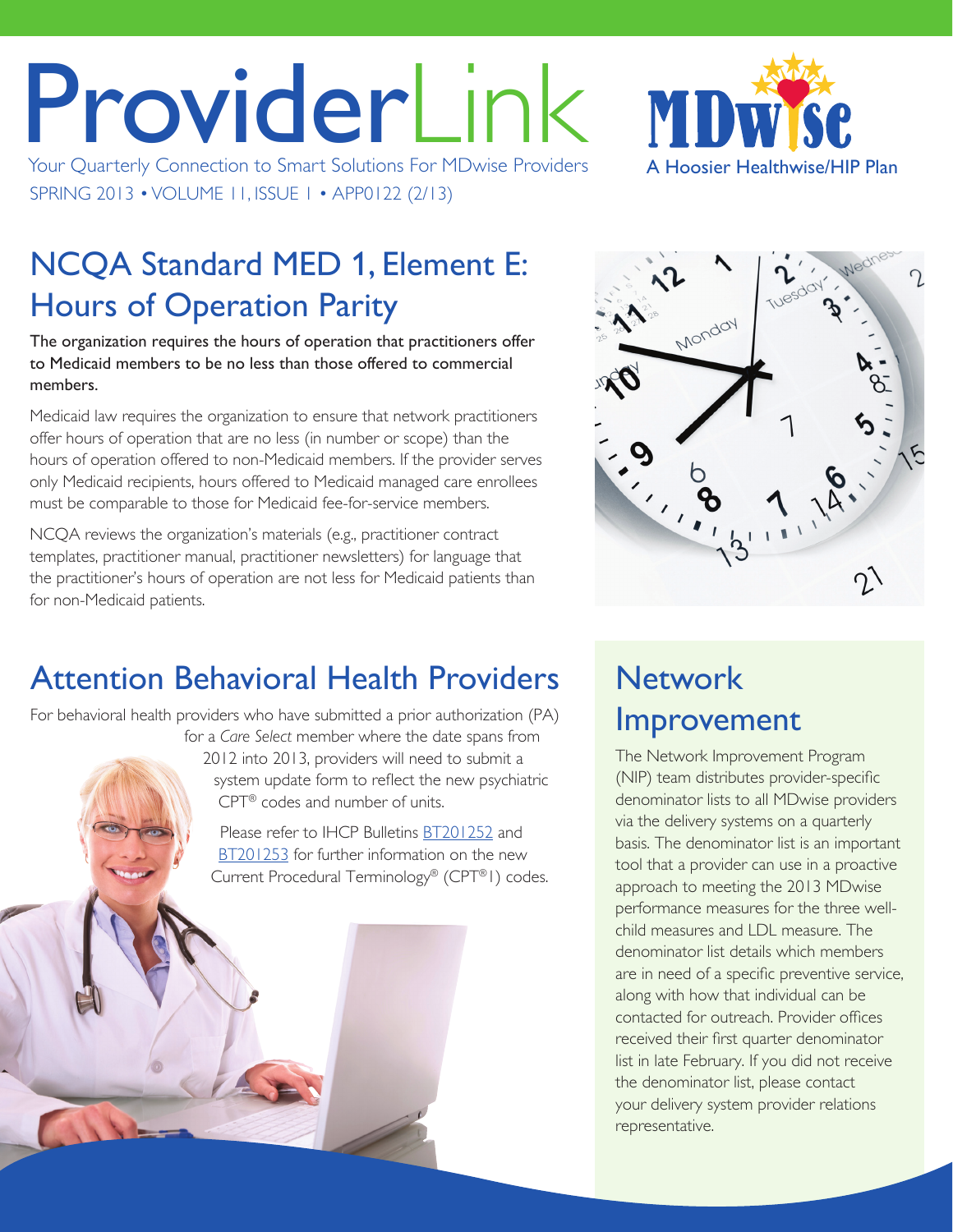# 2012 Consumer Assessment of Healthcare Providers and Systems (CAHPS®)

Each year MDwise contracts with The Myers Group (TMG) to conduct Consumer Assessment of Health Care Providers and Systems (CAHPS®) surveys on its Hoosier Healthwise adult and child members and HIP members. The overall objective of the CAHPS® study is to capture accurate and complete information on MDwise members' reported experiences with health care. Specifically, the objectives are to measure how well MDwise is meeting our members' expectations and goals; to determine which areas of service have the greatest effect on our members' overall satisfaction; and to identify areas of opportunity for improvement. The majority of the ratings involve member feedback regarding interactions with MDwise providers.

The Myers Group collected valid surveys from the eligible member population for Hoosier Healthwise and HIP from January through May of 2012. Survey questions were based on services received by members in 2011. MDwise chose a mixed survey administration that included both mail and telephone. Once the survey is complete, TMG generates reports comparing MDwise to prior years, TMG Medicaid Book of Business, CAHPS® databases and Quality Compass. The Myers Group also analyzes the data to identify those questions that are most highly correlated with MDwise member satisfaction and with the health care they received. The CAHPS® benchmark and threshold reports are also important because The National Committee for Quality Assurance (NCQA) utilizes these CAHPS® scores in determining accreditation status and health plan ranking.

Corporate results from the 2012 CAHPS® survey are presented here. Performance varied by delivery system and product line.

### Highlights from the Surveys

### Overall Scoring

MDwise received the highest scores in the Hoosier Healthwise child survey. HIP survey scores were fairly close to the Hoosier Healthwise survey child scores. Our lowest scores were on the Hoosier Healthwise adult survey. MDwise is in the process of developing quality improvement strategies across all three programs to improve member satisfaction.

In 2012, the scores across all programs indicate that there are opportunities in:

- $\checkmark$  How well doctors communicate
- $\checkmark$  Coordination of care
- $\checkmark$  Advising smokers and tobacco users to quit
- $\checkmark$  Customer service
- $\checkmark$  Getting needed care

| <b>Type</b>                       | <b>Measure</b><br><b>Focus</b> | Category                      | <b>Child Hoosier</b><br>Healthwise 2012 | <b>Adult Hoosier</b><br>Healthwise 2012 | Adult<br><b>HIP 2012</b> |
|-----------------------------------|--------------------------------|-------------------------------|-----------------------------------------|-----------------------------------------|--------------------------|
| Composite<br><b>Summary Rates</b> | Provider                       | <b>Getting Needed Care</b>    | 84.9%                                   | 69.1%                                   | 83.4%                    |
|                                   | Provider                       | Getting Care Quickly          | 88.4%                                   | 76.3%                                   | 83.0%                    |
|                                   | Provider                       | How Well Doctors Communicate  | 91.5%                                   | 87.8%                                   | 88.4%                    |
|                                   | <b>MDwise</b>                  | Customer Service              | 78.3%                                   | 77.8%                                   | 82.3%                    |
|                                   | Provider                       | <b>Shared Decision Making</b> | 70.0%                                   | 67.4%                                   | 65.8%                    |
| <b>Global Ratings</b>             | Provider                       | Rating of Personal Doctor     | 84.7%                                   | 74.6%                                   | 76.3%                    |
|                                   | Provider                       | Rating of Specialist          | 86.7%                                   | 77.0%                                   | 79.8%                    |
|                                   | Provider                       | Rating of Health Care         | 81.8%                                   | 65.4%                                   | 70.6%                    |
|                                   | <b>MDwise</b>                  | Rating of Health Plan         | 86.7%                                   | 69.9%                                   | 76.0%                    |
|                                   |                                | Responses                     | 918                                     | 525                                     | 722                      |
|                                   |                                | Response Rate                 | 34.5%                                   | 23.9%                                   | 56.0%                    |

*(continued on next page)*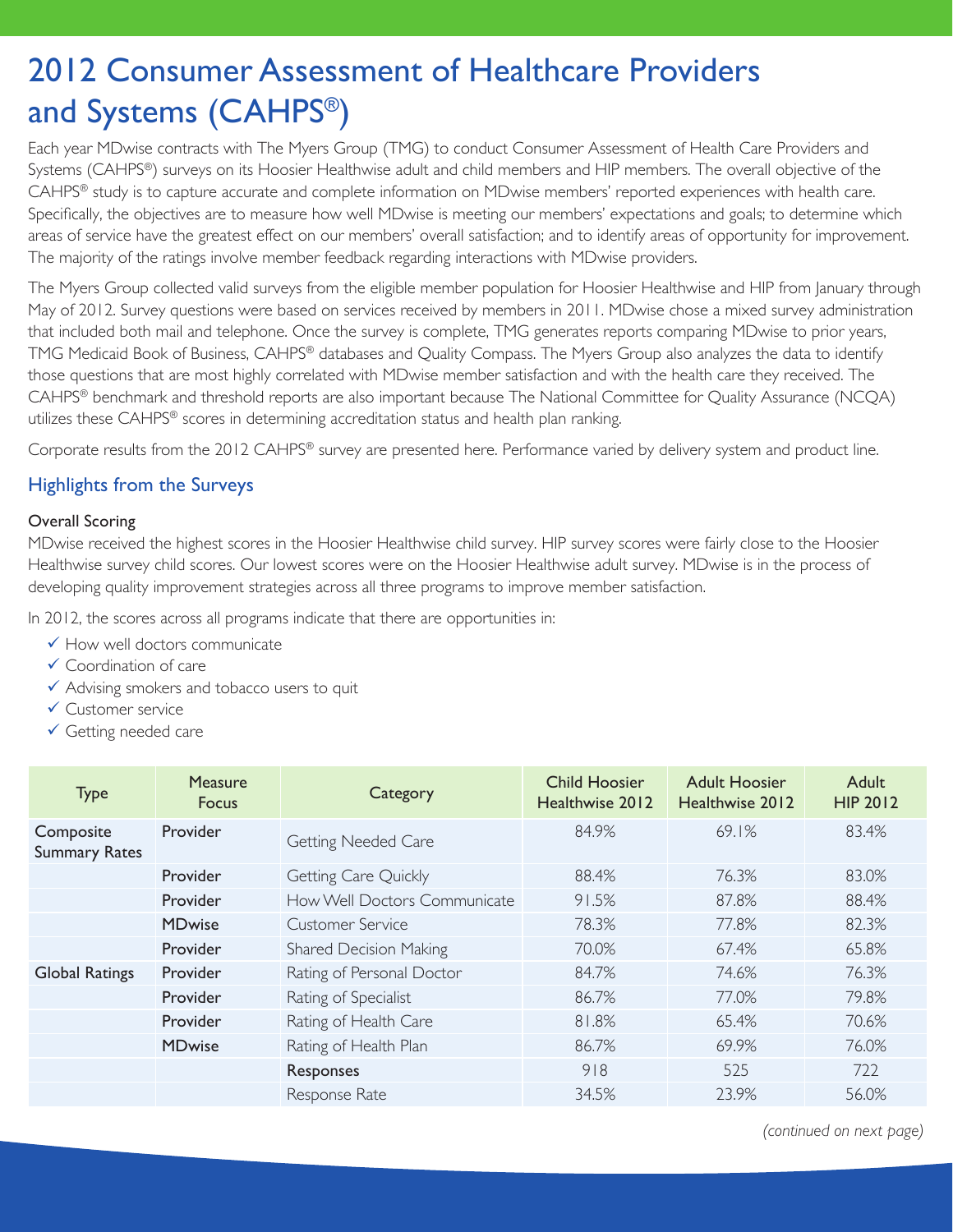Another important question on the adult member CAHPS® survey is whether the member smokes cigarettes or uses tobacco. The survey also asks the member what their provider has discussed with them regarding tobacco cessation. The following are the survey questions about tobacco cessation that were asked of members:

- $\checkmark$  In the last six months, how often were you advised to quit smoking or using tobacco by a doctor or other health provider in your plan?
- $\checkmark$  In the last six months, how often was medication recommended or discussed by a doctor or health provider to assist you with quitting (e.g. nicotine patch, gum, prescription medications, etc.)?



 $\checkmark$  In the last six months, how often did your doctor or health provider discuss methods or strategies other than medication to assist you with quitting (e.g. telephone helpline, individual or group counseling, etc.)?

| Category                                   | <b>Adult Hoosier</b><br>Healthwise 2012 | Adult<br><b>HIP 2012</b> |
|--------------------------------------------|-----------------------------------------|--------------------------|
| Advising smokers and tobacco users to quit | 68.6%                                   | 80.4%                    |
| Discussing cessation medications           | 38.5%                                   | 56.6%                    |
| Discussing cessation strategies            | 38.9%                                   | 49.1%                    |

On the 2012 survey, MDwise members had the following responses:

The responses to these questions are considered when a health plan is accredited by NCQA. In addition, the Indiana Office of Medicaid Policy and Planning has set this as a Pay for Performance measure for the Hoosier Healthwise and HIP programs.

For member resources on how to quit using tobacco, go to **[MDwise.org/wellness/smokefree/](http://MDwise.org/wellness/smokefree/)**.



### Billing Medicaid Members

MDwise and IHCP providers cannot balance bill members. Providers can only bill Medicaid members when certain circumstances are met. Before you send a bill to a MDwise member, contact your provider relations representative and make sure you are compliant with MDwise and IHCP rules for billing members. For more information, please reference pages 45 and 46 of the [MDwise provider manual.](http://mdwise.org/providers-manual.html)

Providers may also reference the [IHCP provider manual.](http://provider.indianamedicaid.com/general-provider-services/manuals.aspx) Please see Chapter 4, Section 6, Billing Exceptions 4-58.